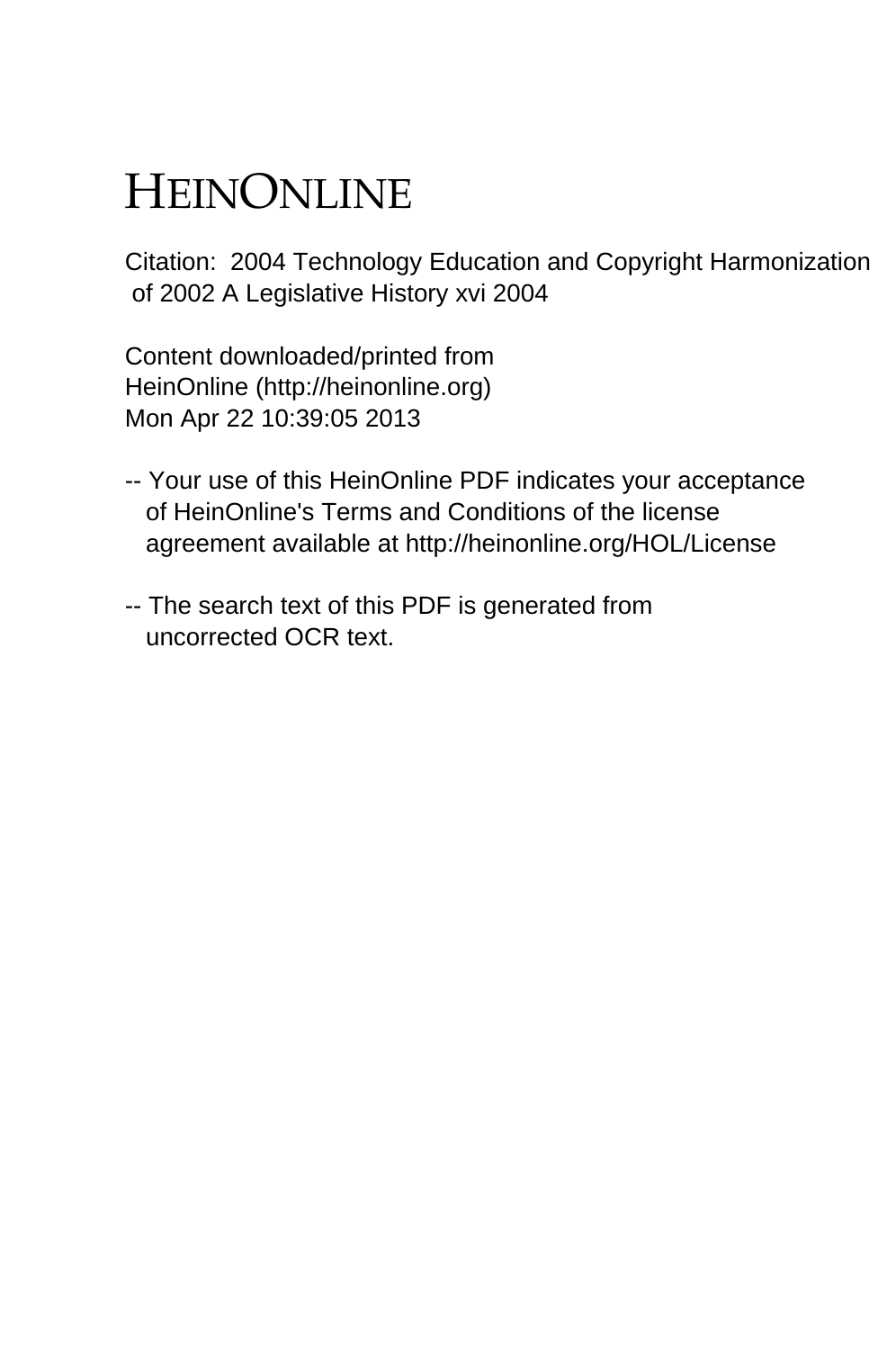### PUBLIC LAW 107-273-NOV. 2, 2002

(C) in subparagraph (C), by striking "(C) the" and inserting "(C) The".

 $(10)$  Section 304 $(c)(2)$  is amended-

(A) in subparagraph (A)-

(i) by striking "(A) the" and inserting "(A) The"; and

(ii) by striking the semicolon at the end and inserting a period;

(B) in subparagraph (B)-

(i) by striking "(B) the" and inserting "(B) The"; and

(ii) by striking the semicolon at the end and inserting a period; and

(C) in subparagraph (C), by striking "(C) the" and inserting "(C) The".

(11) The item relating to section 903 in the table of contents for chapter 9 is amended by striking "licensure" and inserting "licensing".

#### **SEC. 13211.** OTHER COPYRIGHT RELATED **TECHNICAL AMENDMENTS.**

(a) **AMENDMENT** TO TITLE 18.-Section 2319(e)(2) of title **18,** United States Code, is amended **by** striking **"107** through 120" and inserting **"107** through 122".

**(b) STANDARD** REFERENCE **DATA.-(1)** Section **105(f)** of Public **15 USC** 290e. Law **94-553** is amended **by** striking "section 290(e) of title **15"** and inserting "section **6** of the Standard Reference Data Act **(15 U.S.C.** 290e)".

> (2) Section 6(a) of the Standard Reference Data Act **(15 U.S.C.** 290e) is amended **by** striking "Notwithstanding" and all that follows through "United States Code," and inserting "Notwithstanding the limitations under section **105 of** title **17,** United States Code,".

Technology, Education, and Copyright Harmonization Act of 2002.

17 USC **101** note.

**Subtitle C-Educational Use Copyright Exemption**

### **SEC. 13301. EDUCATIONAL USE** COPYRIGHT EXEMPTION.

(a) SHORT TITLE.-This subtitle may be cited as the "Technology, Education, and Copyright Harmonization Act of 2002".

(b) EXEMPTION OF CERTAIN PERFORMANCES AND DISPLAYS FOR EDUCATIONAL USEs.-Section 110 of title 17, United States Code,

**(1)** by striking paragraph (2) and inserting the following:

"(2) except with respect to a work produced or marketed primarily for performance or display as part of mediated instructional activities transmitted via digital networks, or a performance or display that is given by means of a copy or phonorecord that is not lawfully made and acquired under this title, and the transmitting government body or accredited nonprofit educational institution knew or had reason to believe was not lawfully made and acquired, the performance of a nondramatic literary or musical work or reasonable and limited portions of any other work, or display of a work in an amount comparable to that which is typically displayed in the course of a live classroom session, by or in the course of a transmission, if-

is amended-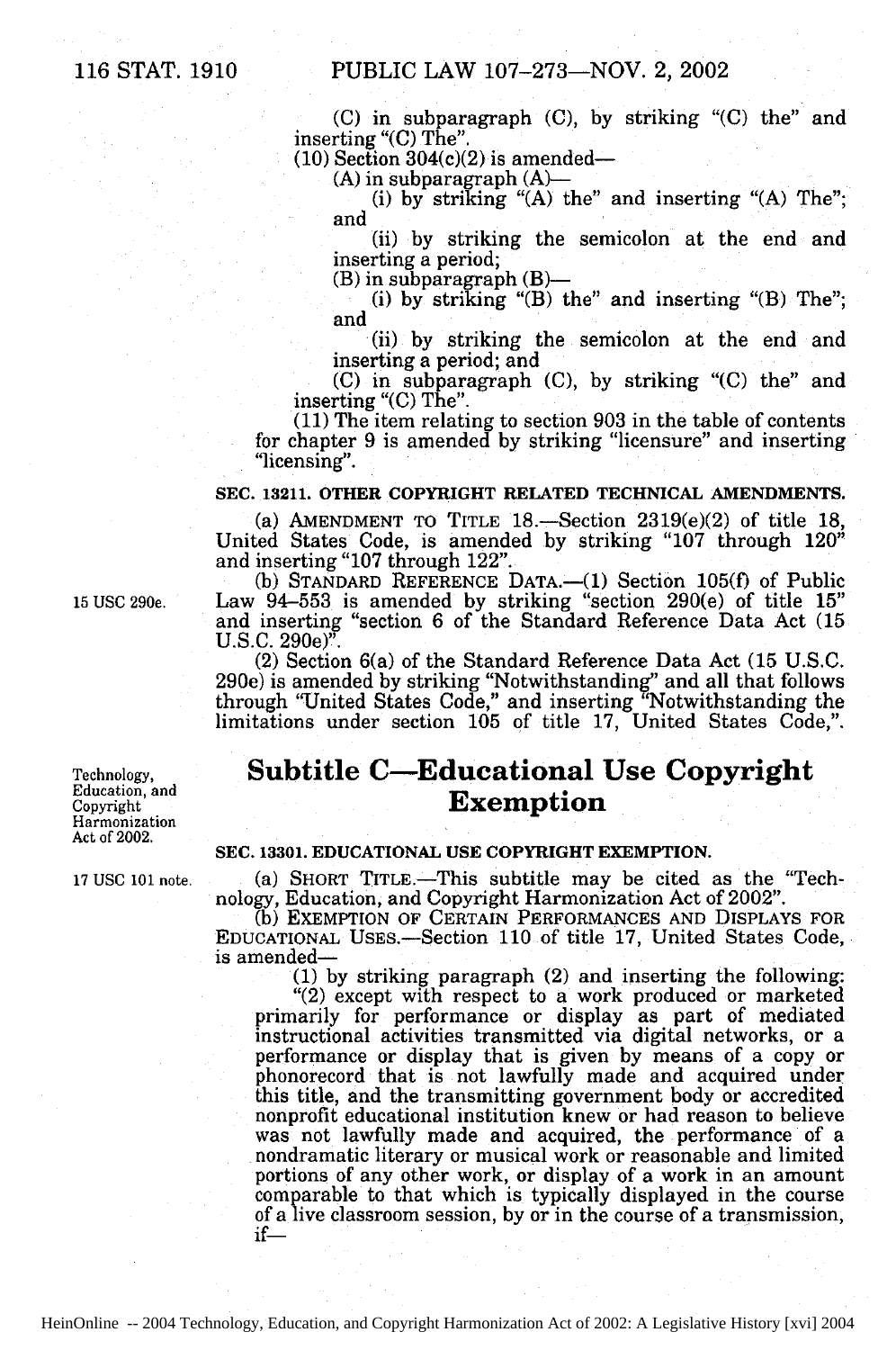"(A) the performance or display is made by, at the direction of, or under the actual supervision of an instructor as an integral part of a class session offered as a regular part of the systematic mediated instructional activities of a governmental body or an accredited nonprofit educational institution;

"(B) the performance or display is directly related and of material assistance to the teaching content of the transmission;

"(C) the transmission is made solely for, and, to the extent technologically feasible, the reception of such transmission is limited to-

"(i) students officially enrolled in the course for which the transmission is made; or

"(ii) officers or employees of governmental bodies as a part of their official duties or employment; and "(D) the transmitting body or institution-

"() institutes policies regarding copyright, provides informational materials to faculty, students, and relevant staff members that accurately describe, and promote compliance with, the laws of the United States relating to copyright, and provides notice to students that materials used in connection with the course may be subject to copyright protection; and<br>"(ii) in the case of digital transmissions-

"(I) applies technological measures that reasonably prevent-

"(aa) retention of the work in accessible form by recipients of the transmission from the transmitting body or institution for longer than the class session; and

"(bb) unauthorized further dissemination of the work in accessible form by such recipients to others; and

"(II) does not engage in conduct that could reasonably be expected to interfere with technological measures used by copyright owners to prevent such retention or unauthorized further dissemination;"; and

(2) by adding at the end the following:

"In paragraph (2), the term 'mediated instructional activities' with respect to the performance or display of a work by digital transmission under this section refers to activities that use such work as an integral part of the class experience, controlled by or under the actual supervision of the instructor and analogous to the type of performance or display that would take place in a live classroom setting. The term does not refer to activities that use, in 1 or more class sessions of a single course, such works as textbooks, course packs, or other material in any media, copies or phonorecords of which are typically purchased or acquired by the students in higher education for their independent use and retention or are typically purchased or acquired for elementary and secondary students for their possession and independent use.

"For purposes of paragraph (2), accreditation-

"(A) with respect to an institution providing post-secondary education, shall be as determined by a regional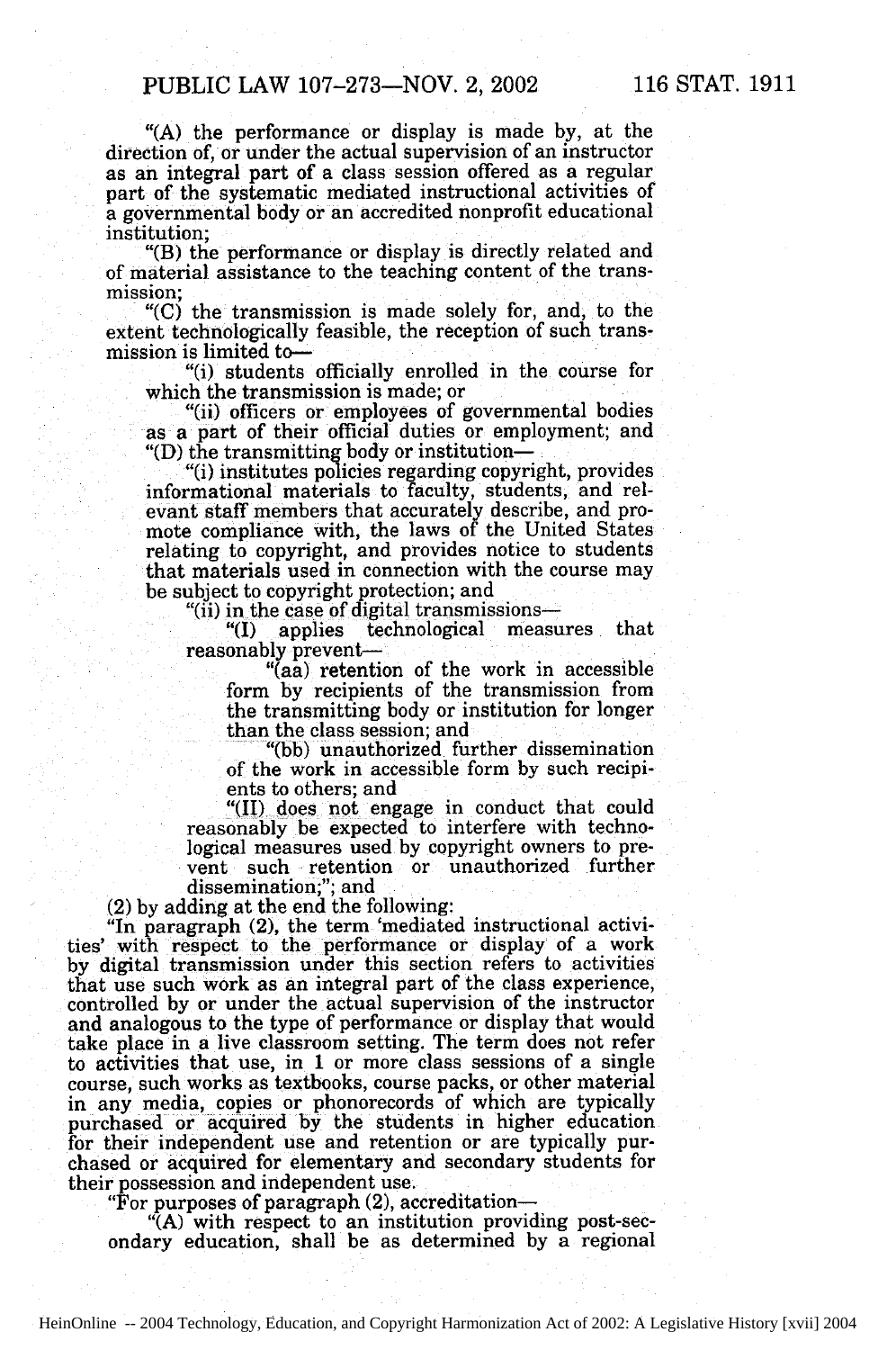or national accrediting agency recognized by the Council on Higher Education Accreditation or the United States Department of Education; and

"(B) with respect to an institution providing elementary or secondary education, shall be as recognized by the applicable state certification or licensing procedures.

"For purposes of paragraph (2), no governmental body or accredited nonprofit educational institution shall be liable for infringement by reason of the transient or temporary storage of material carried out through the automatic technical process of a digital transmission of the performance or display of that material as authorized under paragraph (2). No such material stored on the system or network controlled or operated by the transmitting body or institution under this paragraph shall be maintained on such system or network in a manner ordinarily accessible to anyone other than anticipated recipients. No such copy shall be maintained on the system or network in a manner ordinarily accessible to such anticipated recipients for a longer period than is reasonably necessary to facilitate the transmissions for which it was made.".

(C) EPHEMERAL RECORDINGS.-

(1) IN GENERAL.-Section 112 of title 17, United States Code, is amended-

(A) by redesignating subsection **(f)** as subsection (g); and

" $(f)(1)$  Notwithstanding the provisions of section 106, and without limiting the application of subsection (b), it is not an infringe- ment of copyright for a governmental body or other nonprofit educational institution entitled under section 110(2) to transmit a performance or display to make copies or phonorecords of a work that is in digital form and, solely to the extent permitted in para- graph (2), of a work that is in analog form, embodying the performance or display to be used for making transmissions authorized under section  $110(2)$ , if-

"(A) such copies or phonorecords are retained and used solely by the body or institution that made them, and no further copies or phonorecords are reproduced from them, except as authorized under section 110(2); and

"(B) such copies or phonorecords are used solely for transmissions authorized under section 110(2). "(2) This subsection does not authorize the conversion of print

or other analog versions of works into digital formats, except that such conversion is permitted hereunder, only with respect to the amount of such works authorized to be performed or displayed under section  $110(2)$ , if—

"(A) no digital version of the work is available to the institution; or

"(B) the digital version of the work that is available to the institution is subject to technological protection measures that prevent its use for section  $110(2)$ .

(2) TECHNICAL AND CONFORMING AMENDMENT.-Section 802(c) of title 17, United States Code, is amended in the third sentence by striking "section 112(f)" and inserting "section  $112(g)$ ".

**(d)** PATENT AND TRADEMARK OFFICE REPORT.-

Deadline. (1) IN GENERAL.—Not later than 180 days after the date of enactment of this Act and after a period for public comment,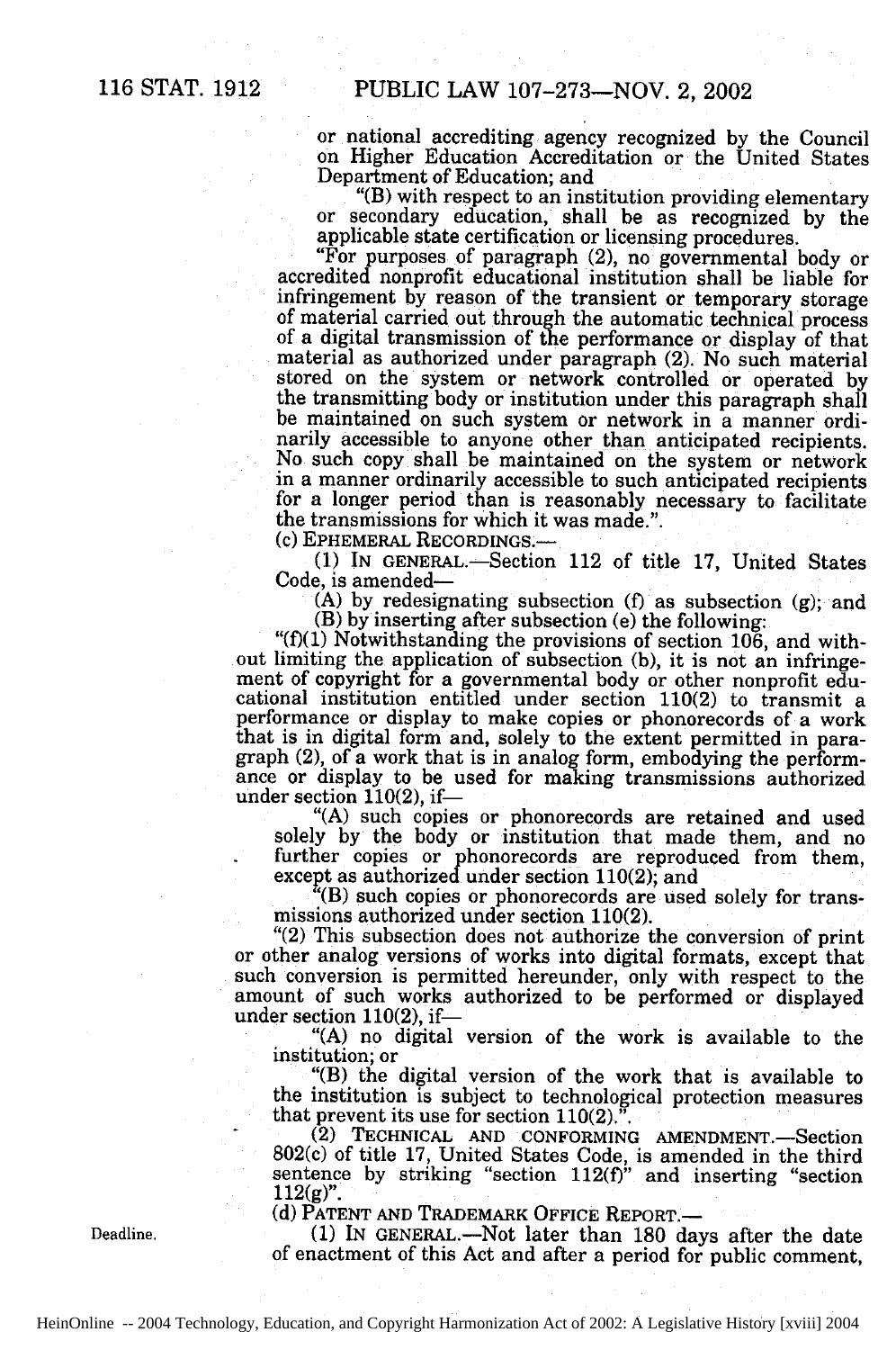the Undersecretary of Commerce for Intellectual Property, after consultation with the Register of Copyrights, shall submit to the Committees on the Judiciary of the Senate and the House of Representatives a report describing technological protection systems that have been implemented, are available for implementation, or are proposed to be developed to protect digitized copyrighted works and prevent infringement, including upgradeable and self-repairing systems, and systems that have been developed, are being developed, or are proposed to be developed in private voluntary industry-led entities through an open broad based consensus process. The report submitted to the Committees shall not include any recommendations, comparisons, or comparative assessments of any commercially available products that may be mentioned in the report.

(2) LIMITATIONS.—The report under this subsection—

(A) is intended solely to provide information to Congress; and

(B) shall not be construed to affect in any way, either directly or by implication, any provision of title 17, United States Code, including the requirements of clause (ii) of section 110(2)(D) of that title (as added by this subtitle), or the interpretation or application of such provisions, including evaluation of the compliance with that clause by any governmental body or nonprofit educational institution.

### Subtitle D-Madrid Protocol Madrid Protocol **Implementation**

### **SEC. 13401. SHORT TITLE.** 15 USC 1051

**This subtitle may** be cited as the "Madrid Protocol Implementa- **note. tion Act".**

### **SEC. 13402. PROVISIONS TO IMPLEMENT THE PROTOCOL RELATING TO THE MADRID AGREEMENT CONCERNING THE INTER-NATIONAL REGISTRATION OF MARKS.**

The Act entitled **"An Act to provide for the** registration **and** protection of trademarks used in commerce, to carry out the provisions of certain international conventions, and for other purposes", approved July **5,** 1946, as amended **(15 U.S.C. 1051** and following) (commonly referred to as the "Trademark Act of 1946") is amended **by** adding after section **51** the following:

#### "TITLE XII-THE MADRID PROTOCOL

### **"SEC. 60. DEFINITIONS. 15 USC** 1141.

"In this title:

**"(1)** BASIC APPLICATION.-The term 'basic application' means the application for the registration of a mark that has been filed with an Office of a Contracting Party and that constitutes the basis for an application for the international registration of that mark.

"(2) BASIC REGISTRATION.-The term 'basic registration' means the registration of a mark that has been granted **by** an Office of a Contracting Party and that constitutes the basis

Implementation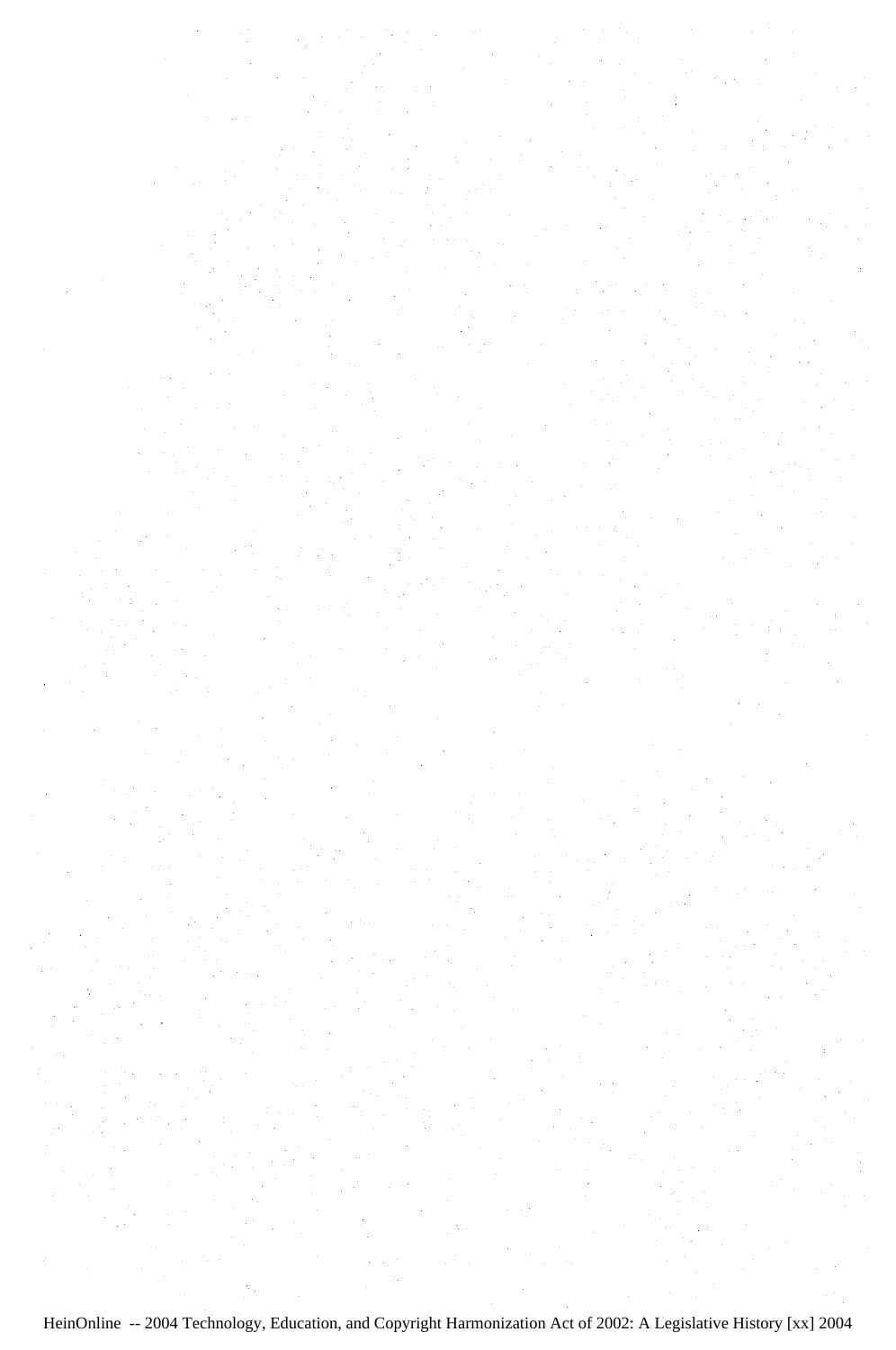## DOCUMENT NO. 2